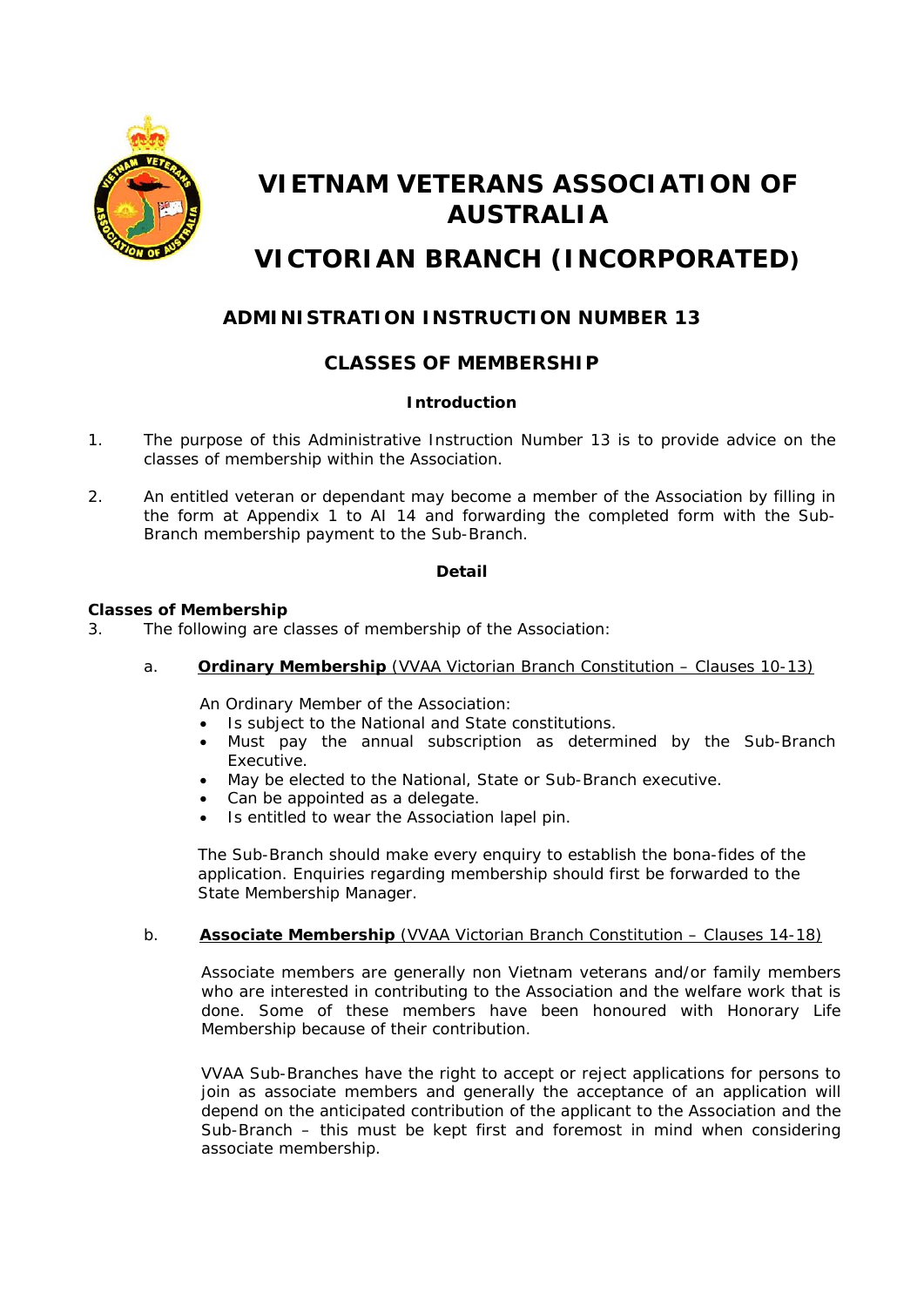The Sub-Branch has the sole right to either accept or reject Associate membership without the person having any recourse to the VVAA grievance procedure. However, the Sub-Branch must be prepared to provide the person with a valid reason for the rejection of membership.

Once the Associate Membership application is approved by the Sub-Branch, the person:

- Is subject to the National and State Constitutions, must pay the Associate membership fee as determined by the Sub-Branch and is entitled to take part in Sub-Branch activities;
- Cannot vote on Association and/or Sub-Branch policy;
- Cannot be appointed as a delegate.
- Can be elected to the Sub-Branch Committee but cannot hold the position of President.
- Is covered by the Association insurances subject to conditions and requirements of the policy and the Association and the Sub-Branch.
- Is entitled to wear the Association lapel badge.

The Sub-Branch does not pay capitation fees to State for Associate members. The reason for this is that the Associate membership is subject to the restrictions as mentioned above.

Associate members must not exceed 25% of the Sub-Branch Executive.

#### c. **Honorary Membership** (VVAA Victorian Branch Constitution – Clauses 19-21)

Honorary membership may be bestowed on an individual who does not meet the requirement for Ordinary Membership but has given outstanding service to the Association, the State Branch or the Sub-Branch. Honorary members may not hold positions on a committee or vote.

Honorary membership shall be decided by a vote of members of the Branch (National, State or Sub-Branch) granting the Honorary membership.

#### d. **Life Membership** (VVAA Victorian Branch Constitution – Clauses 22-27)

A Life Member retains the rights of an Ordinary Member.

There are differing levels of life membership within the Association:

- National Life Membership is determined at a National Congress.
- State Life Membership is determined at a full meeting of State Branch. No capitations are payable by the Sub-Branch to the State for State Life Members.
- Sub-Branch Life Membership is determined at a general meeting of the Sub-Branch. Capitations are payable to State for Sub-Branch Life Members.
- Honorary Life Membership this form of membership can be awarded at the National, State and Sub-Branch levels. Membership fees are not levied for Honorary Life Members.

#### **Second Membership** (VVAA Victorian Branch Constitution – Clauses 28-30)

- 4. An Ordinary member of the Association may be a member to more than one Sub-Branch within Victoria.
- 5. A Sub-Branch may set a membership fee for a second membership. Capitations are not payable to State for second memberships.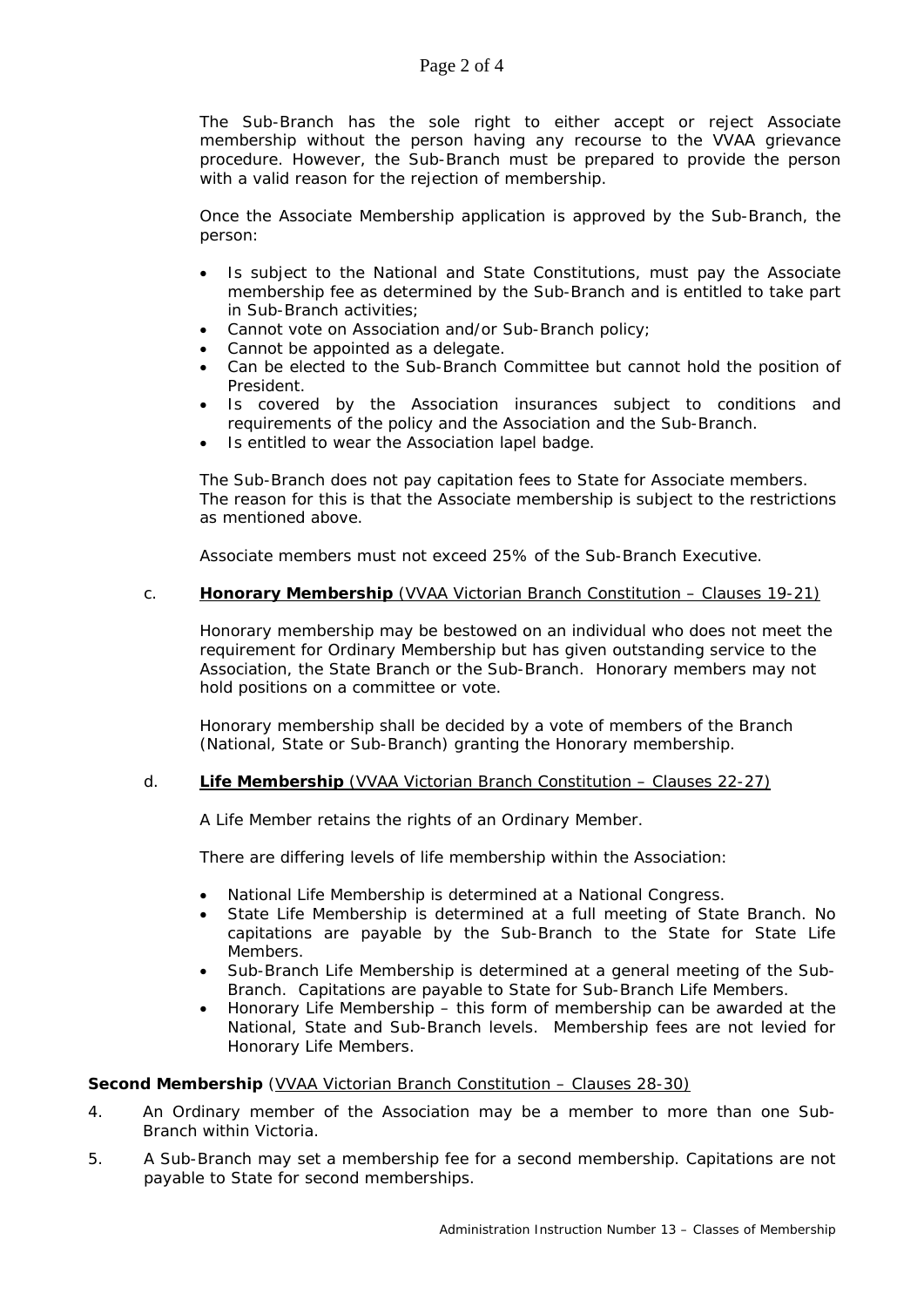6. Second members may only vote at their primary Sub-Branch.

#### **Conclusion**

- 7. Membership of the Association is a simple process and it is incumbent on Sub-Branches to be pro-active with membership issues.
- 8. To all members: Don't just leave membership to the Sub-Branch, State and National Executives – we all have a role to play.
- 9. Remember, membership is the lifeblood of the Association.